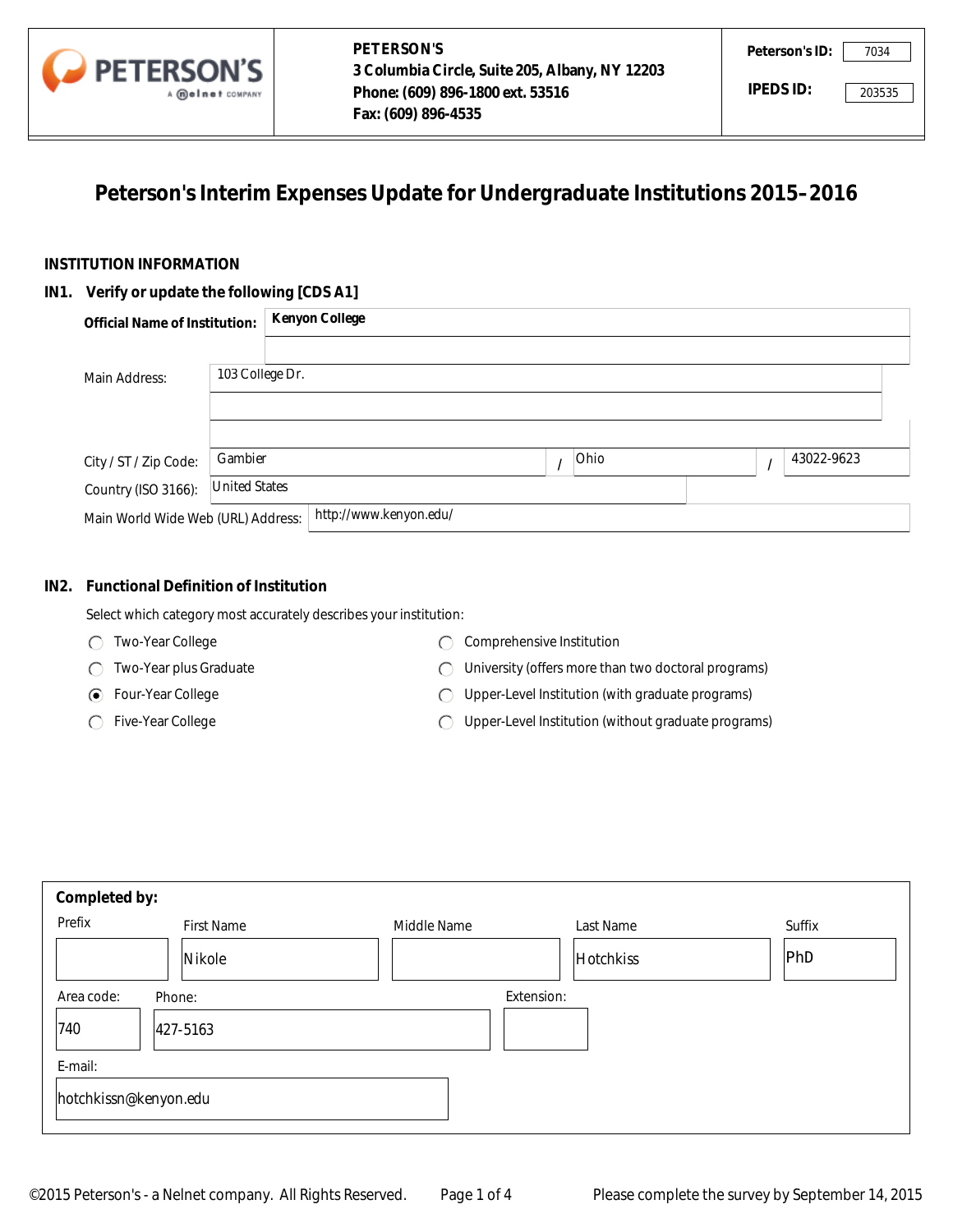| Peterson's Interim Expenses Survey for |  |
|----------------------------------------|--|
| Undergraduate Institutions 2015-16     |  |

## **EX1. TYPICAL UNDERGRADUATE FULL-TIME TUITION [CDS G1]**

List the typical tuition, required fees, and room and board for a full-time undergraduate student for the FULL 2015-2016 academic year. A full academic year refers to the period of time generally extending from September to June; usually equated to two semesters or trimesters, three quarters, or the period covered by a fourone-four plan. Required fees include only charges that all full-time students must pay that are not included in tuition (e.g., registration, health, or activity fees.) Do not include optional fees (e.g., parking, laboratory use). Expenses reported last year by your institution have been preprinted in the grids below. Please feel free to submit a complete tuition and fee schedule in lieu of updating this question.

### If undergraduate charges are not reported in U.S. dollars, specify the applicable currency:

| Please provide the URL for your<br>institution's net price calculator [CDS G0]:                                                          |                                              |                                    | http://www.kenyon.edu/admissions-aid/financial-aid/cost-breakdown-by-semester/kenyon-net- |                                              |                                    |                                |
|------------------------------------------------------------------------------------------------------------------------------------------|----------------------------------------------|------------------------------------|-------------------------------------------------------------------------------------------|----------------------------------------------|------------------------------------|--------------------------------|
| Specify the typical number of units (i.e.,<br>credits, courses) taken by a full-time under-<br>graduate student in a FULL academic year: |                                              | -of-<br>8                          | 2015-16<br>courses                                                                        | 2014-15<br>$-$ <i>of</i> - $ $ credits<br>32 |                                    | Limit: 250 characters          |
| <b>PRIVATE INSTITUTIONS:</b>                                                                                                             |                                              |                                    |                                                                                           |                                              |                                    |                                |
| Tuition for all students                                                                                                                 |                                              |                                    | 47,220.00                                                                                 | 45,500.00                                    |                                    |                                |
| <b>PUBLIC INSTITUTIONS:</b>                                                                                                              |                                              |                                    |                                                                                           |                                              |                                    |                                |
| In-District Tuition:                                                                                                                     |                                              |                                    |                                                                                           |                                              |                                    |                                |
| In-State:                                                                                                                                |                                              |                                    |                                                                                           |                                              |                                    |                                |
| Out-of-State:                                                                                                                            |                                              |                                    |                                                                                           |                                              |                                    |                                |
|                                                                                                                                          | International Students--non-resident aliens: |                                    |                                                                                           |                                              |                                    |                                |
| Full-Time (full academic year):<br><b>UNDERGRADUATE HOUSING [CDS G1]</b>                                                                 |                                              |                                    | 1,920.00                                                                                  | 1,830.00                                     |                                    |                                |
| Room & Board:                                                                                                                            |                                              |                                    | 11,890.00                                                                                 | 11,560.00                                    |                                    |                                |
| Room Only:                                                                                                                               |                                              |                                    | 5,170.00                                                                                  |                                              |                                    |                                |
| <b>ESTIMATED EXPENSES [CDS G5]</b>                                                                                                       |                                              | 2015-16                            |                                                                                           |                                              | 2014-15                            |                                |
|                                                                                                                                          | <b>Residents</b>                             | <b>Commuters</b><br>living at home | Commuters not<br>living at home                                                           | <b>Residents</b>                             | <b>Commuters</b><br>living at home | Commuters no<br>living at home |
| <b>Books &amp; Supplies</b>                                                                                                              | 1,900.00                                     |                                    |                                                                                           | 1,900.00                                     |                                    |                                |
| Room Only                                                                                                                                |                                              |                                    |                                                                                           |                                              |                                    |                                |
| <b>Board Only</b>                                                                                                                        |                                              |                                    |                                                                                           |                                              |                                    |                                |
| Transportation                                                                                                                           | 900.00                                       |                                    |                                                                                           | 900.00                                       |                                    |                                |
| Other                                                                                                                                    | 470.00                                       |                                    |                                                                                           | 470.00                                       |                                    |                                |

## **TYPICAL UNDERGRADUATE FULL-TIME REQUIRED FEES [CDS G1]**

| Full-Time (full academic year): | 1,920.00 |
|---------------------------------|----------|
|                                 |          |

### **UNDERGRADUATE HOUSING [CDS G1]**

| I Room & Board:    | 11,890.00 |
|--------------------|-----------|
| Room <i>Only</i> : | 5,170.00  |

#### **ESTIMATED EXPENSES [CDS G5] 2015-16 2014-15**

|                   | <b>Residents</b> | <b>Commuters</b><br>living at home | Commuters not<br>living at home | <b>Residents</b> | <b>Commuters</b><br>living at hom |
|-------------------|------------------|------------------------------------|---------------------------------|------------------|-----------------------------------|
| Books & Supplies  | 1,900.00         |                                    |                                 | 1,900.00         |                                   |
| Room Only         |                  |                                    |                                 |                  |                                   |
| <b>Board Only</b> |                  |                                    |                                 |                  |                                   |
| Transportation    | 900.00           |                                    |                                 | 900.00           |                                   |
| Other             | 470.00           |                                    |                                 | 470.00           |                                   |

 if your institution charges an additional one-time required fee above and beyond the tuition, fees, and estimated expenses listed above, specify the amount:

**If your institution charges a comprehensive fee (covering tuition, fees, room and board) please specify the fee: [CDS G1]:**

| <b>Commuters</b>      | <b>Commuters not</b> |
|-----------------------|----------------------|
| <u>living at home</u> | living at home       |
|                       |                      |

| 1,900.00 |  |
|----------|--|
|          |  |
|          |  |
| 900.00   |  |
| 470.00   |  |

**Peterson's ID:** SAVE AND COMPLETE LATER | Peterson's ID: 7034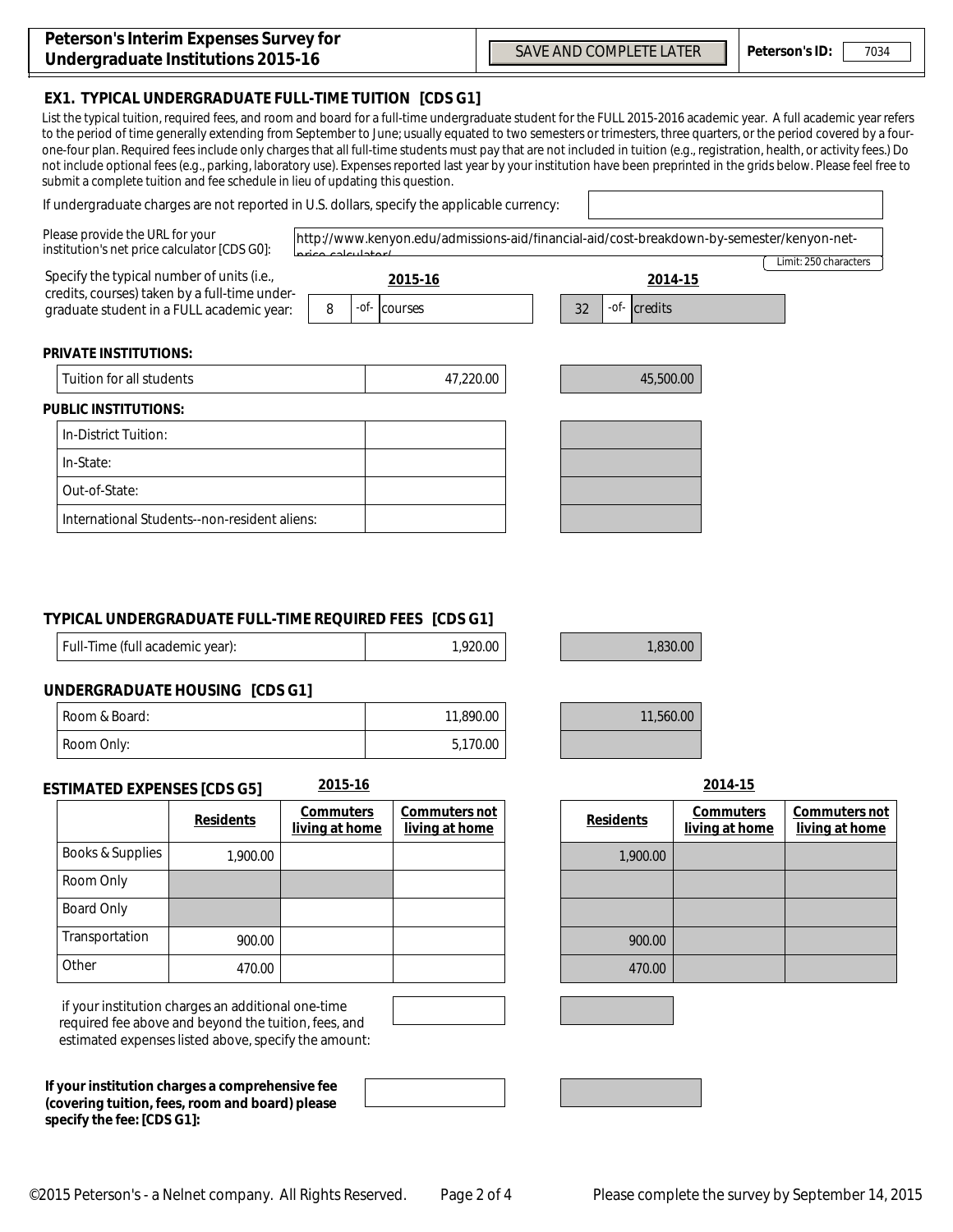$\left| \mathbf{v} \right|$ 

 $\overline{\phantom{0}}$ 

#### **EX2. TYPICAL UNDERGRADUATE PART-TIME TUITION --** List the typical per-unit charges paid by part-time students.

#### **a. Typical Part-Time Tuition**

| <b>PRIVATE INSTITUTIONS:</b> | 2015-16 |       | 2014-15 |
|------------------------------|---------|-------|---------|
| Tuition for all students     | -per-   | -per- |         |
| <b>PUBLIC INSTITUTIONS:</b>  |         |       |         |
| In-District Tuition:         | -per-   | -per- |         |
| In-State:                    | -per-   | -per- |         |
| Out-of-State:                | -per-   | -per- |         |

#### **b. Typical Required Fees for Part-Time Students**

| Per-credit fees: | $-per-$ |  |
|------------------|---------|--|
| l Per-term fees: | $-per-$ |  |

| $-per-$ |  |
|---------|--|
| $-per-$ |  |

#### **EX3. OTHER UNDERGRADUATE NON-RESIDENT EXPENSES**

If your institution offers reduced tuition and/or fees for nonresidents based on an agreement with other states, counties or other regional arrangement, please specify the typical undergraduate full-time tuition and required fees:

#### **2015-16 2014-15**

| 2014-15 |
|---------|
|         |
|         |

Mandatory Fees: Full Time Tuition:

Please list the geographic areas (e.g., states, counties etc.) or participating institutions covered by this agreement as well as any special features that apply to this program:

**2015-16 2014-15**